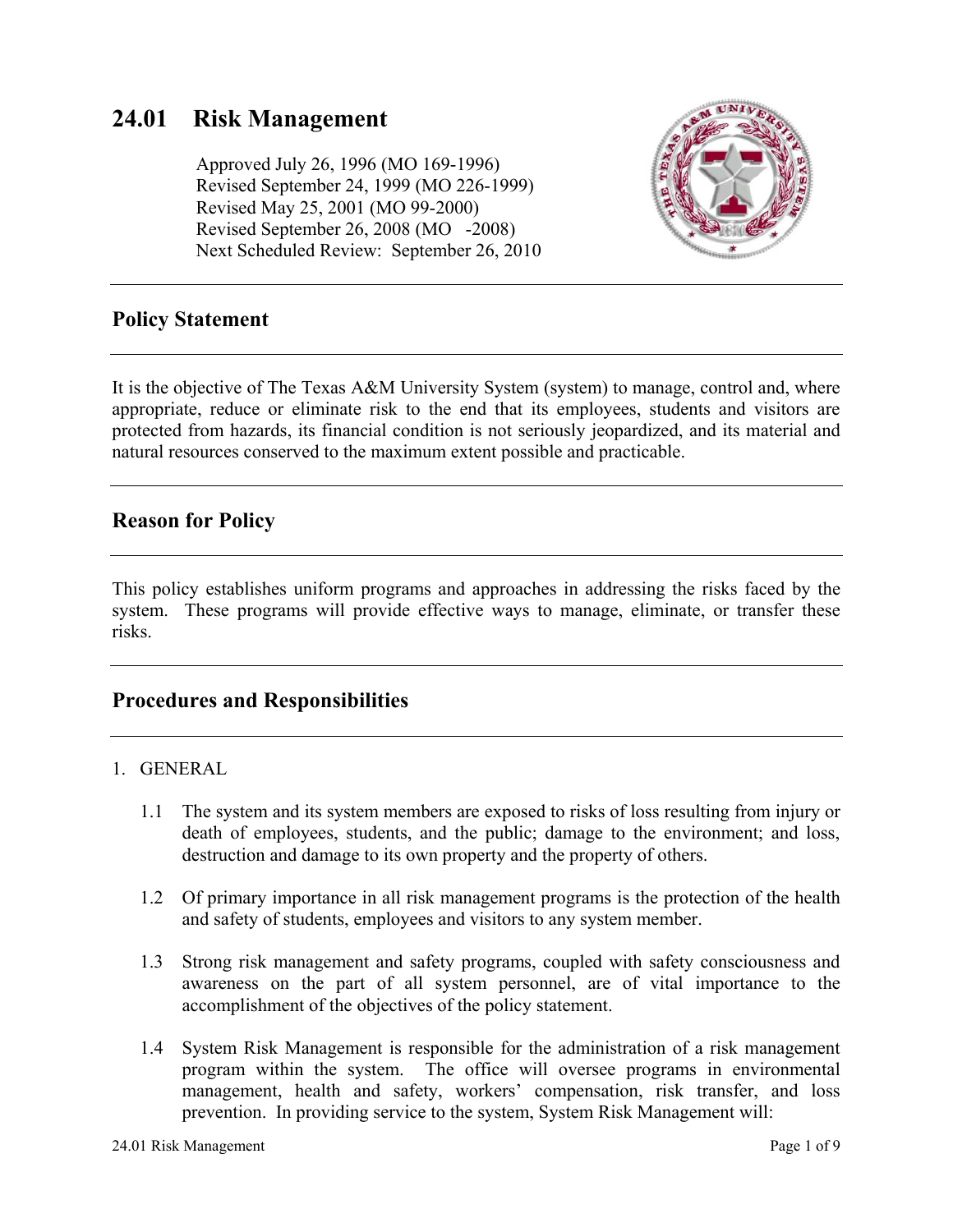- 1.4.1 advise and assist system member chief executive officers (CEOs), or their designees, in regard to managing the risk of the member;
- 1.4.2 facilitate member environmental management and health and safety programs, and other risk management programs through such means as, but not limited to, leadership, specialized knowledge, dissemination of current information, or assistance in securing of specialized expertise or equipment;
- 1.4.3 prepare and submit an annual report on the system's risk management programs to the board, chancellor, and member CEOs;
- 1.4.4 develop and provide professional training opportunities for risk management personnel utilizing system and outside expertise; and
- 1.4.5 consult with the Office of General Counsel on all legal issues pertaining to the administration and operation of the risk management programs.

### 2. HEALTH AND SAFETY

- 2.1 As provided by Executive Order GWB 95-8 (*Relating to Workplace Safety and Health of State Employees, Citizens Served, and Preservation of State Property),* the system and its members will develop and maintain a comprehensive health and safety program.
- 2.2 System Risk Management will provide oversight and guidance for the members' health and safety programs based on federal and state laws and agency regulations.
- 2.3 As part of the system's health and safety program, System Risk Management will offer assistance as necessary, including training, to foster member compliance.
- 2.4 The CEO will implement and administer a health and safety program and will submit an annual report to System Risk Management on the status of the member's health and safety program.
- 2.5 The chancellor or designee may contract with external providers specializing in health and safety, who will monitor members' compliance with health and safety laws, offer recommendations to the members on how to achieve compliance and report to System Risk Management on the members' progress.

#### 3. INSURABLE RISK

- 3.1 The board, as fiduciary of the assets of the system, recognizes the importance of mitigating risk that may impact the system resources. These risks can come in the form of potential loss of property, potential financial liability, and potential reputation risks.
- 3.2 The objective of this policy is to ensure that insurable risks are evaluated and coverage is secured, where applicable. Institutions of higher education may purchase insurance covering the institution and its employees against liability, risk, or exposure and covering the losses of any institutional property, utilizing funds from the institution as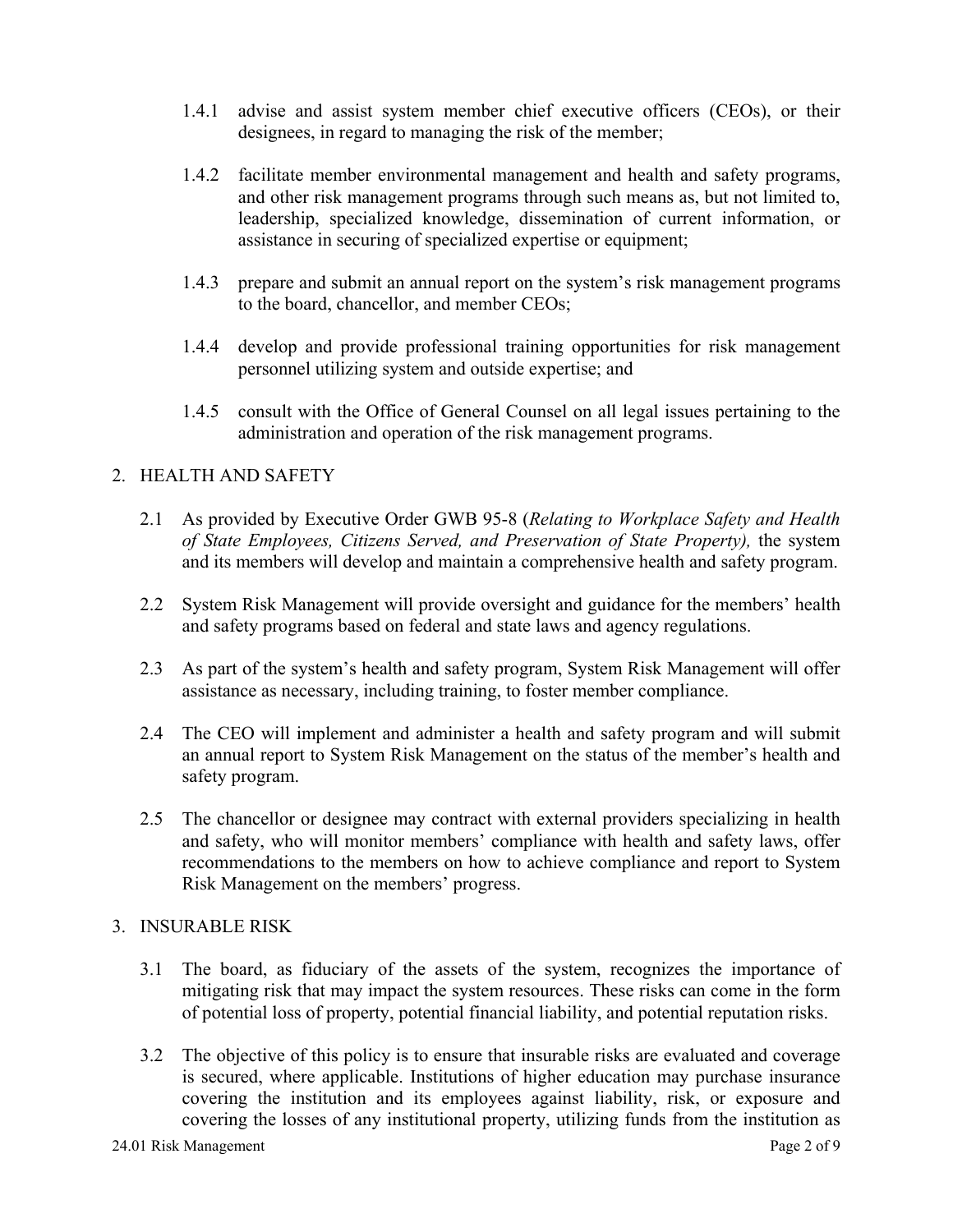authorized in Chapter 51 of the Texas Education Code. In the purchase of insurance, the system members will benefit from leveraging the collective purchasing power of the combined members. All insurance protecting the system or its members must be purchased through System Risk Management after a risk assessment has been completed to determine both the necessity and type of coverage best suited to cover the targeted risks. There are two primary types of insurable risk:

- 3.2.1 Insuring the physical assets against financial consequences of property loss is essential in ensuring that the mission of the system is carried out with as little interruption from property loss or damage as possible.
- 3.2.2 Insuring against civil liability that may occur in the carrying out of the mission of the system.
- 3.3 System Risk Management is responsible for assessing the various insurable risks which face the system. This assessment will consider the potential financial consequences of the risk together with the potential likelihood of an occurrence which would result in financial consequence. Actuarial analysis will be conducted to determine the expected loss exposure, utilizing external actuarial consultants where appropriate. The assessment will consider the potential financial exposure from:
	- 3.3.1 Physical harm to employees, students, visitors, or the general public;
	- 3.3.2 Damage to third party property;
	- 3.3.3 Damage to system property;
	- 3.3.4 Contractual liability; and
	- 3.3.5 Reputation risk.
- 3.4 Management of the impact of these potential risks will utilize various forms of risk avoidance and mitigation with the goal of eliminating or reducing the potential financial exposure to an acceptable level. Management of the impact of the potential financial risk will include, but is not limited to:
	- 3.4.1 Reviewing whether the applicable risk is a consequence of the mission of the institution;
	- 3.4.2 Mitigation of the exposure through proper oversight and procedures;
	- 3.4.3 Use of waivers and releases developed by the Office of General Counsel;
	- 3.4.4 Coverage of any potential exposure through insurance requirements on third parties utilizing system facilities or programs, and;
	- 3.4.5 Retention or transfer of the remaining loss exposure.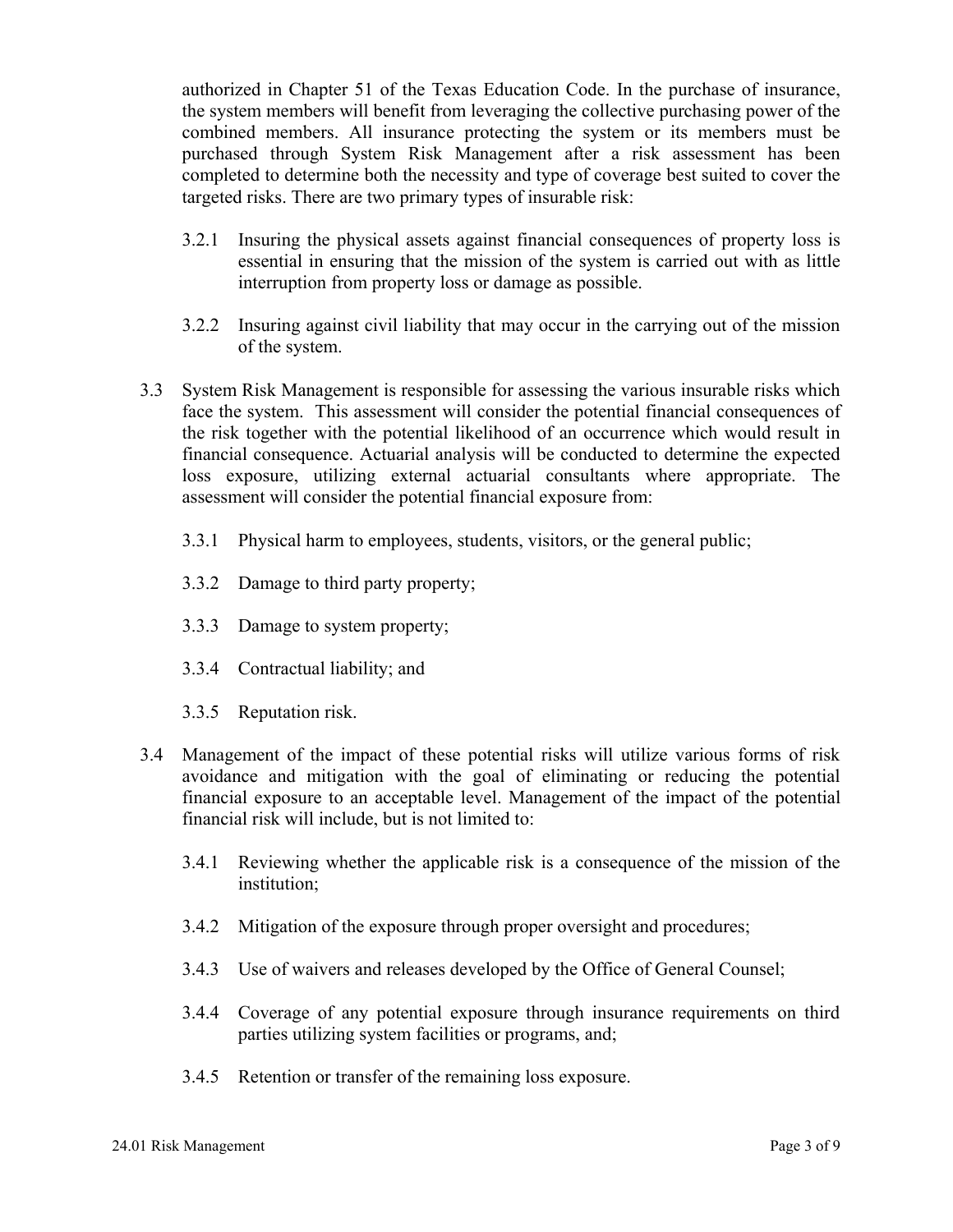- 3.5 System Risk Management will make recommendation on the most appropriate manner in which to receive proper coverage of the loss exposure. The loss exposure may be covered through retention by the system member, a shared risk plan, risk transfer through commercial insurance coverage, or some combination thereof. Recommendations will be based on:
	- 3.5.1 Financial ability of the system member to retain the exposure and/or meet the deductible obligations for the insurable risk will be determined by the system member chief financial officer (CFO), and confirmed by the system. Unrestricted assets committed to funding insurable exposures will be moved to restricted reserves at the system member level.
	- 3.5.2 In determining the decision to retain or transfer the exposure, the likelihood and severity of the potential loss exposure will be evaluated along with an analysis of economic trade off of current premium paid versus expected loss.
	- 3.5.3 Loss exposure from an insurable risk will be covered at the individual system member level if dictated by the uniqueness of the respective risk to the system member.
	- 3.5.4 Inherent in the shared risk plans covering multiple system members of the system is the sharing of risk through the loss history, exposure profile, mitigation programs, and deductible thresholds of the system members. Agreements must be in place detailing the rights, responsibilities, and financial obligations of the insurable risk plan participants. For all programs where an insurable risk plan is implemented, the following requirements will be met:
		- 3.5.4.1 System Risk Management will develop plan documents, subject to system member approval, detailing the covenants which will govern the shared risk plan to include applicable coverage, definition of loss, premium allocation, and shared risk retention funding where applicable.
		- 3.5.4.2 Premium allocation and shared risk retention funding will be determined by evaluating the risk profile of each system member and by working with insurance underwriters to identify risks which impact the premium charged to the system. All risk sharing will ensure that each system member's participation is equitable to the risk that it brings to the plan.
		- 3.5.4.3 In the event of a loss, any obligations placed on the system members by the covenants will be the liability of that respective system member and will continue even if participation in the risk sharing program ceases.
		- 3.5.4.4 System member CFOs will be required to provide an annual certification of inventory or programs covered by the respective risk sharing plan and execute an annual participation agreement agreeing to the covenants of the risk sharing plan.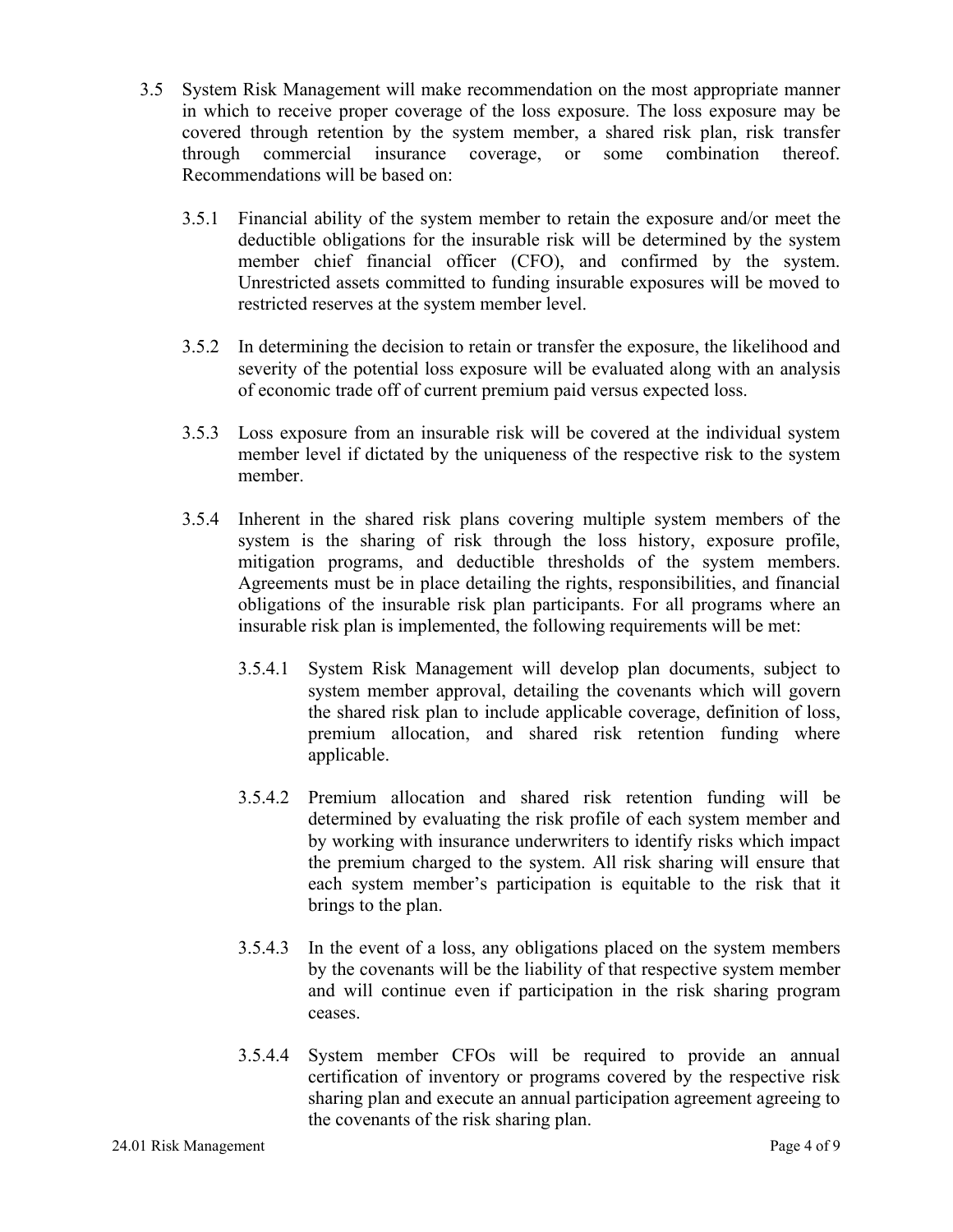- 3.6 System Risk Management is responsible for applying the processes in this policy to the various insurable risks of the system. All system members are to participate in the following programs as required by the board unless sufficient assets have been designated as restricted reserves to cover the insurable risks in accordance with Section 5.1 of this policy:
	- 3.6.1 Facilities Insurance Plan

 The System Facilities Insurance Plan will provide coverage for both Auxiliary and Educational and General Facilities, and related furnishings, of the system. Coverage will be secured on a replacement cost policy which will provide for the repair or reconstruction of covered facilities with like-kind construction.

3.6.2 Automobile Insurance Program

 Coverage for liability arising out of the operation of automobiles or motor driven equipment will be covered up to the liability limits of the Texas Tort Claims Act. Coverage will be applicable for all vehicles and scheduled motor driven equipment submitted by the CFO, or their designee, to System Risk Management. Comprehensive coverage of insured vehicles will be evaluated annually to determine if damage to owned automobiles should be retained or insured commercially.

3.6.3 Medical Malpractice

 The system will secure malpractice coverage for potential liability that may occur as a result of system members (1) providing medical and counseling care to students and the general public, and (2) providing educational opportunities to medical, nursing and dental students.

- 3.6.4 Workers Compensation Insurance
	- 3.6.4.1 State of Texas Labor Code, Section 502, authorizes the system to administer the Workers Compensation Insurance Program (WCI Program) to provide reasonable and necessary medical coverage and disability payments to employees who sustain injuries or occupational disease in the course and scope of their employment.
	- 3.6.4.2 System members are responsible for compliance with state WCI regulations for employers and procedures instituted by System Risk Management for the administration of the WCI Program.
	- 3.6.4.3 The WCI Program will be operated as a fully funded plan, covering not only the current year expenses but the total cost of the claim. Minimum funding level must be sufficient to cover current year expenses and the Incurred but not Reported reserve requirement with the maximum reserve set by Section 502 of the Labor Code. The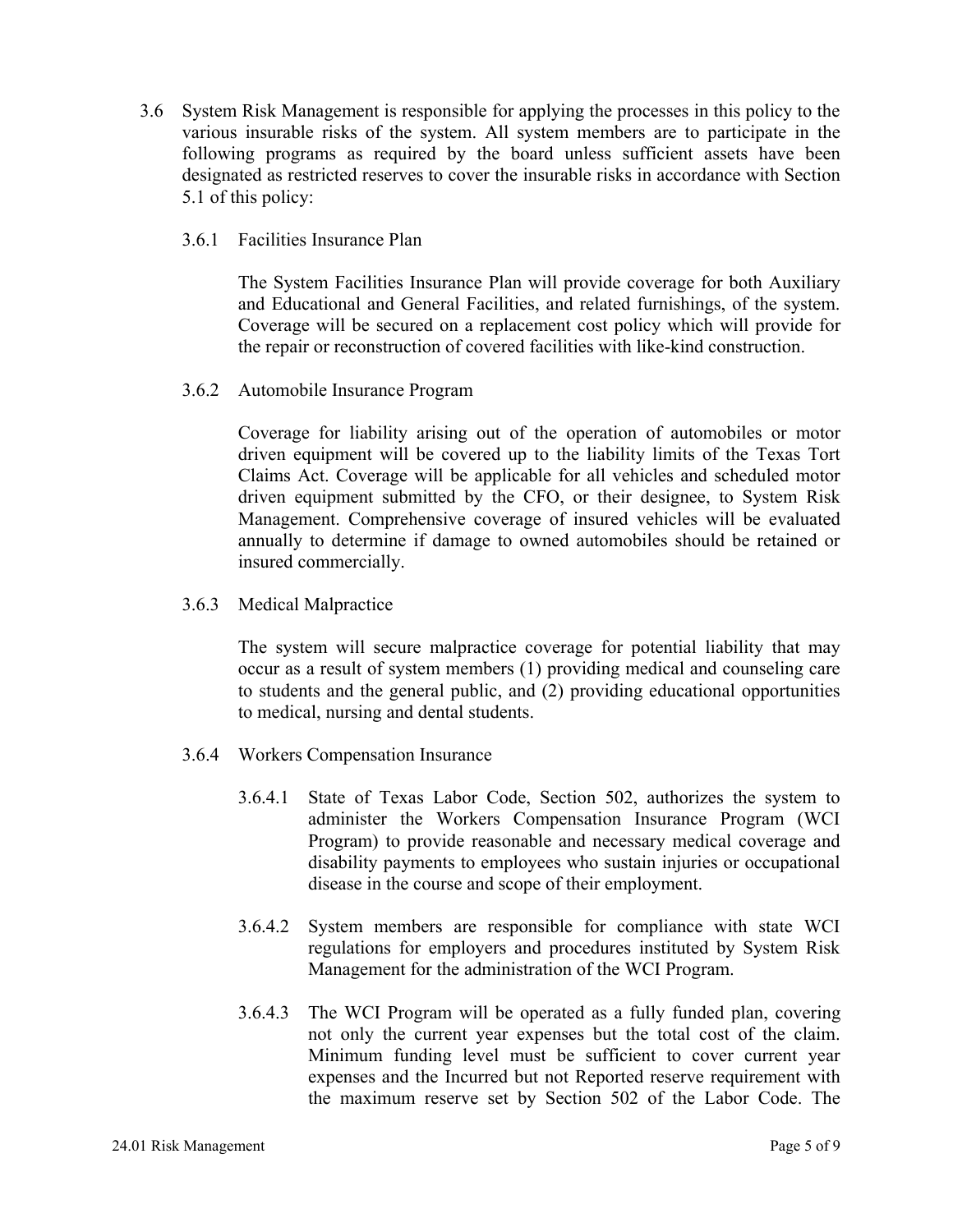Incurred but not Reported reserve will be determined through an annual actuarial review conducted by an external actuarial firm.

#### 3.6.5 Group Health Plans

The system will make group health plan benefits available to its employees, retirees and their dependents in accordance with Chapter 1601 of the Texas Insurance Code. The system fulfills this requirement by allowing enrollment in either a self-insured plan available to all employees and retirees or one of several fully insured HMO plans. The cost of these plans is funded by employer contributions from the State or system member, or a combined employer and employee contribution.

Benefits Administration is responsible for administration of the health benefit plans as well as the rules and procedures relating to enrollment and eligibility.

For the fully insured HMO plans, the Benefits Administration Office will determine the minimum standard benefit and solicit RFP responses from fully insured HMO plans registered in the State of Texas. For the self-insured plan, the Benefits Administration Office will research and recommend plan design changes for the approval of system CFO , taking into consideration the financial performance of the plan, state and federally mandated changes, industry trends, and input from the System Employee Benefit Advisory Committee.

System Risk Management will maintain financial reports and statistics for the plan and coordinate the annual actuarial pricing and determination of the change in the Incurred But Not Reported Reserve by an external actuarial firm. The self-insured plan assumes the risk if the plan should experience a loss. Protection from catastrophic loss will be provided through a commercial stop loss policy and/or sufficient plan reserves as determined by the actuarial review and approved by the system CFO.

3.6.6 Directors and Officers Liability Plan

The system provides coverage for Directors and Officers (D&O) Liability through the system Self Insured D&O Plan. Each system member is responsible for funding all claims up to the liability limit set by the Texas Tort Claims Act. D&O Plan payments made in excess of the liability limit will be repaid to the plan over the subsequent five years by the system member incurring the loss.

#### 4. ENVIRONMENT

4.1 In line with our historical mission of environmental education, research and extension, our goals as servant leaders are to ensure system-wide protection of assets, respect for the health and safety of individuals, strict accountability for the resources entrusted to the system and integrity throughout the organization. In so doing, we will take an aggressive approach to being exemplary environmental stewards.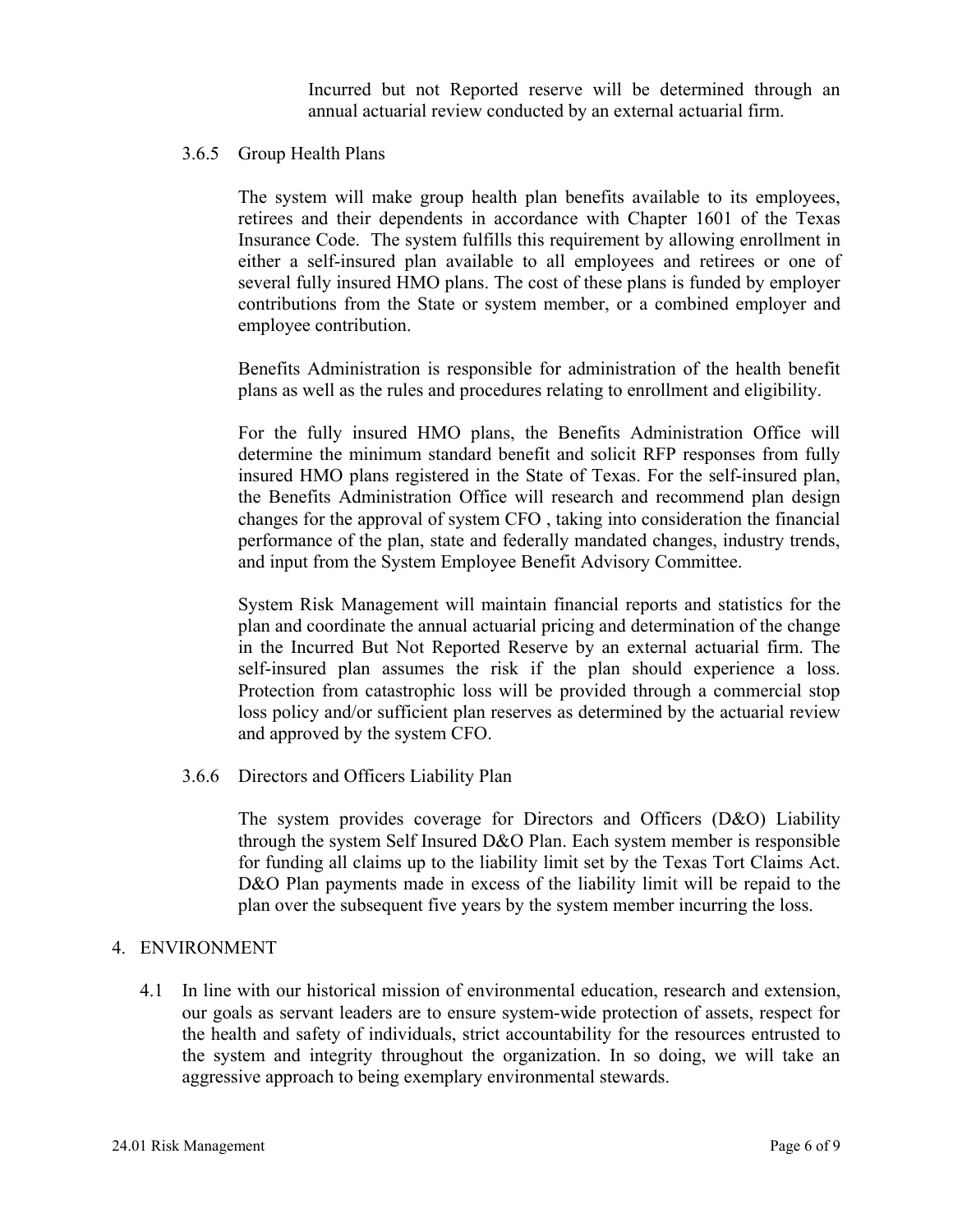- 4.2 It is the objective of the system that our operations and persons associated with our operations shall cultivate environmental performance and model good practices wherever our facilities and activities interface with the natural and built environments. The scope of these practices shall encompass, but is not limited to, providing clean and safe settings for learning and inquiry, factoring the environment into our planning, acquisitions, designs, construction, operations, maintenance and activities, creating learning opportunities for our campus communities, conserving renewable and natural resources, preventing pollution and fostering compliance with applicable environmental laws.
- 4.3 The system and its members shall realize this environmental policy by means of environmental management systems (EMS) that identify significant environmental interfaces and manage these on a priority basis with appropriate resources within the context of our mission. Each EMS shall be based on the performance cycle as outlined below.

### **EMS Performance Cycle**

The EMS performance cycle shall consist of four core functions that provide the framework for managing existing activities and any new activity that could potentially affect the environment.

**Plan** – The *planning* process shall define objectives and performance requirements, establish controls, and select and develop personnel. It shall include defining the scope of the activity and identifying and analyzing the associated environmental interfaces, potential impacts and regulatory requirements.

**Act** – The *action* process shall consist of performing the planned activity within established controls. It shall provide resources, training, and communication to fulfill the plan, and it shall include implementing operational controls to prevent or mitigate environmental impacts and to comply with applicable regulations and procedures.

**Verify** – The *verification* process shall measure and assess results and progress and take corrective actions. It shall include monitoring or measurement of environmental performance, assessment of the adequacy of controls and opportunities for improvement and performance of corrective actions as needed.

**Adjust** – The *adjustment* process shall review and adjust the systems as necessary to achieve intended results without unacceptable environmental impacts. It shall include management reviews of activities and outcomes and communication of review findings and recommendations to activity planners who then continue the EMS performance cycle.

4.4 The system policy on the environment applies to and must be clearly communicated to all members of the system community and its contractors. Responsibilities for communicating and implementing this policy are as follow.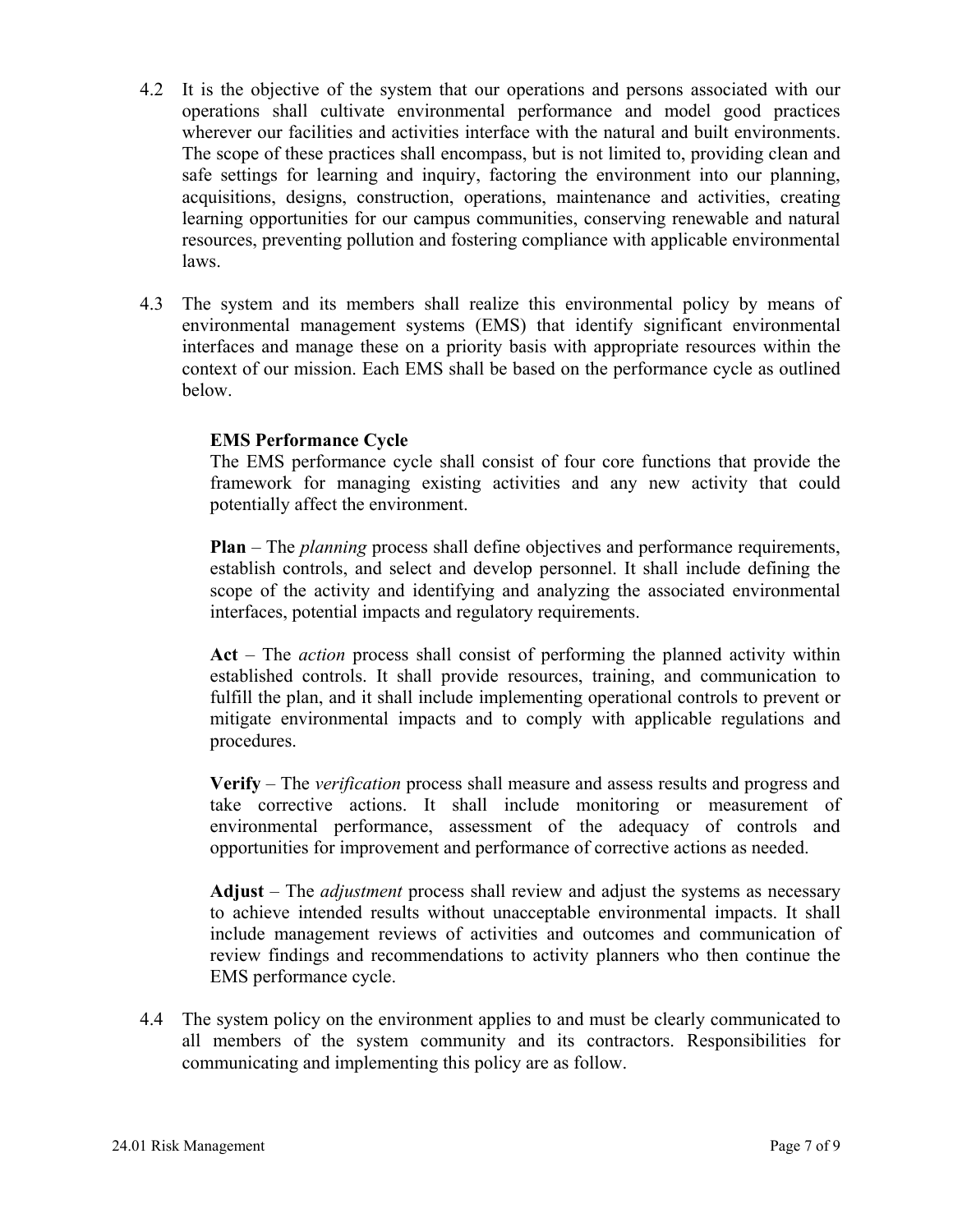- 4.4.1 The chancellor is responsible for implementing this Environmental Policy with the objective of achieving affirmative environmental management systems throughout the system.
- 4.4.2 The chancellor and each member CEO shall affirmatively endorse this environmental policy, designate a person responsible to be the contact for environmental matters, designate environmental liaisons for key departments and implement the policy through developing and administering an environmental management system and conducting other environmental activities as appropriate. The chancellor and CEOs shall also establish an advisory council to guide and assess policy implementation.
- 4.4.3 System Risk Management shall guide members to establish, implement and update environmental controls, consisting of short-term and long-term environmental objectives with specific targets that can measurably indicate performance.
- 4.4.4 System Risk Management shall (a) implement a system offices EMS, (b) act as facilitator for each member EMS, offering oversight and guidance, and (c) offer other environmental support services to the system and its members as necessary.
- 4.4.5 The CEO shall submit an annual report to System Risk Management on the status of the member's EMS and environmental activities, including measured progress toward achieving environmental objectives and targets. System Risk Management shall assess member reports and include a summary report in the annual risk management report.

## **Related Statutes, Policies, or Requirements**

Executive Order GWB 95-8*, Relating to Workplace Safety and Health of State Employees, Citizens Served, and Preservation of State Property* http://www.lrl.state.tx.us/scanned/govdocs/George%20W.%20Bush/1995/GWB95-8.pdf

Tex. Educ. Code § 51.966 http://tlo2.tlc.state.tx.us/statutes/docs/ED/content/htm/ed.003.00.000051.00.htm#51.966.00

System Policy *51.01, Capital Planning*  http://tamus.edu/offices/policy/policies/pdf/51-01.pdf

Texas Tort Claims Act, Tex. Civ. Prac. & Rem. Code, Chapter 101 http://tlo2.tlc.state.tx.us/statutes/docs/CP/content/htm/cp.005.00.000101.00.htm

Tex. Lab. Code, Chapter 502 http://tlo2.tlc.state.tx.us/statutes/docs/LA/content/pdf/la.005.00.000502.00.pdf